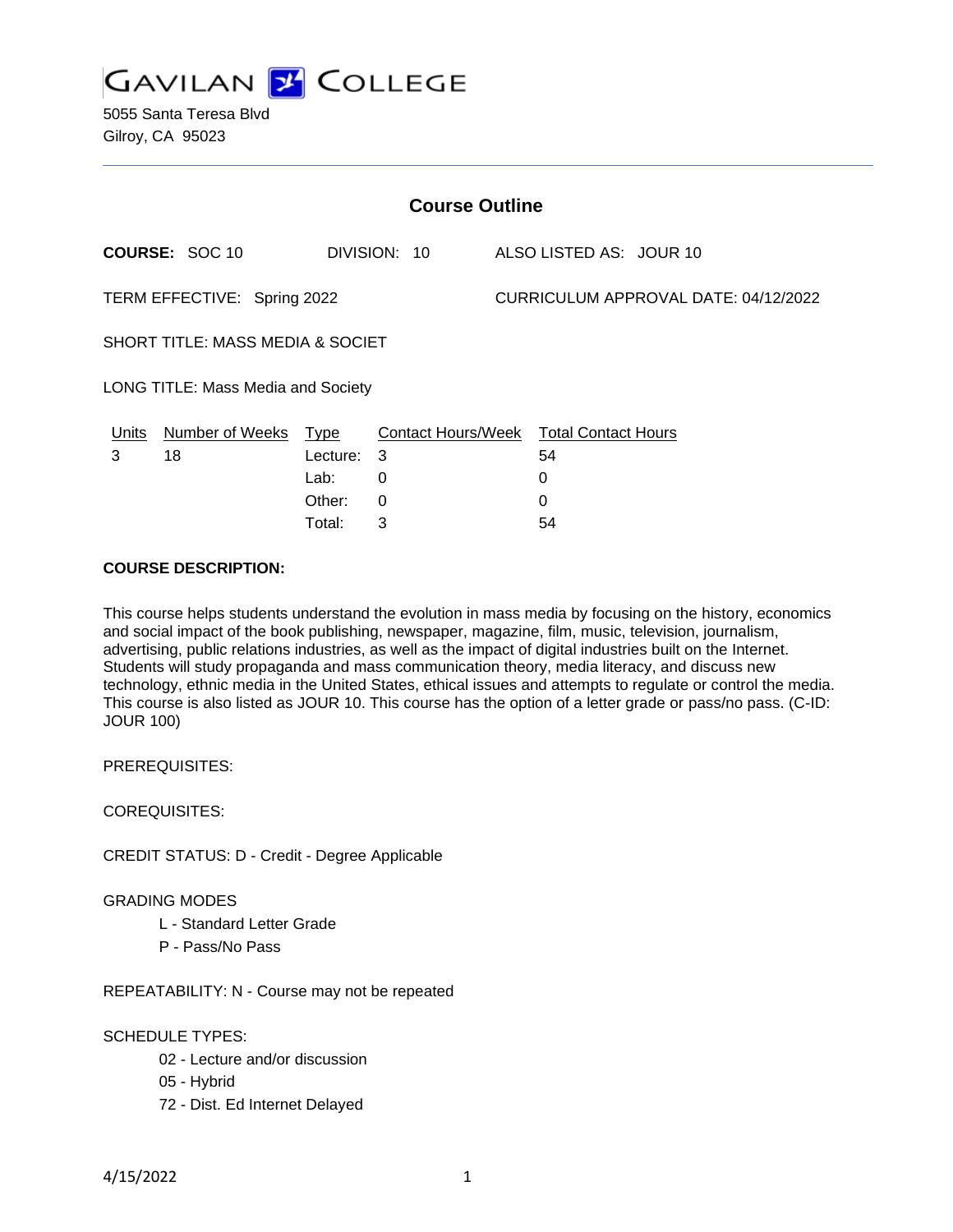# **STUDENT LEARNING OUTCOMES:**

By the end of this course, a student should:

1. Students will write and discuss the evolution of American media and how media currently operate, and evaluate the relative benefit or harm of media trends in the students' lifetimes.

2. Students will evaluate the social, political, and cultural impact of media.

3. Students will apply the following critical thinking skills: comparing and contrasting media and their impact, analyzing news for facts or opinions, applying inductive and deductive reasoning to news materials, evaluating conclusions based upon facts and tests of hypothesis, analyzing cause and effect relationships as they relate to media, detecting persuasion techniques used by the media, identifying bias, stereotyping and spin-doctoring in media and proposing safeguards.

4. Students will articulate and employ an understanding of the First Amendment protections and responsibilities.

5. Students will critically examine their own use of media and the influence of media upon their lives.

### **COURSE OBJECTIVES:**

By the end of this course, a student should:

- 1. Identify cultural concepts as high, medium, low culture
- 2. Apply five-step media literacy analysis to news sources
- 3. Describe the five eras of communication
- 4. Define media, and identify multiple areas of media beyond personal use
- 5. Define book banning, explain when and why it is, or is not, appropriate
- 6. Explain the attributes of the digital divide
- 7. Describe the news and information needed in a democracy
- 8. Explain the social and cultural impact of publishing historic, iconic photographs
- 9. Identify attributes of movies and describe the stories movies should be telling
- 10. Compare older to newer music genres, and describe music's influence on youth

11. Describe and compare ways media offer helpful, essential information and ways media confuse the public

- 12. Describe time shifting and its cultural impact
- 13. Compare the codes of ethics of journalism, advertising and public relations
- 14. Create a code of ethics for social media platforms
- 15. Analyze a media story using both sides framing
- 16. Detail the ethical benefits or harms of stunt journalism and the impact on news story veracity
- 17. Explain the concept of the Filter Bubble
- 18. Identify advertising techniques and describe benefits or harms
- 19. Describe the difference between propaganda and public service announcements
- 20. Present a persuasive position using public relations framing technique
- 21. Describe all the sections of the First Amendment to the US Constitution
- 22. Define copyright, Creative Commons and the public domain
- 23. Define libel and slander
- 24. Define hegemony and present an example

#### **CONTENT, STUDENT PERFORMANCE OBJECTIVES, OUT-OF-CLASS ASSIGNMENTS**

Curriculum Approval Date: 04/12/2022

3.0 hours – Mass Communication

Course overview, teacher/student introductions. Differentiate personal vs. mass communication, media as storytellers, conflict between news media income generation and public need for news information. Explore of dominant institutions – media, schools, art, beliefs – conveying cultural information. Outline the five eras of human communication: oral, written, print, electronic, digital. Introduce, explore concept of media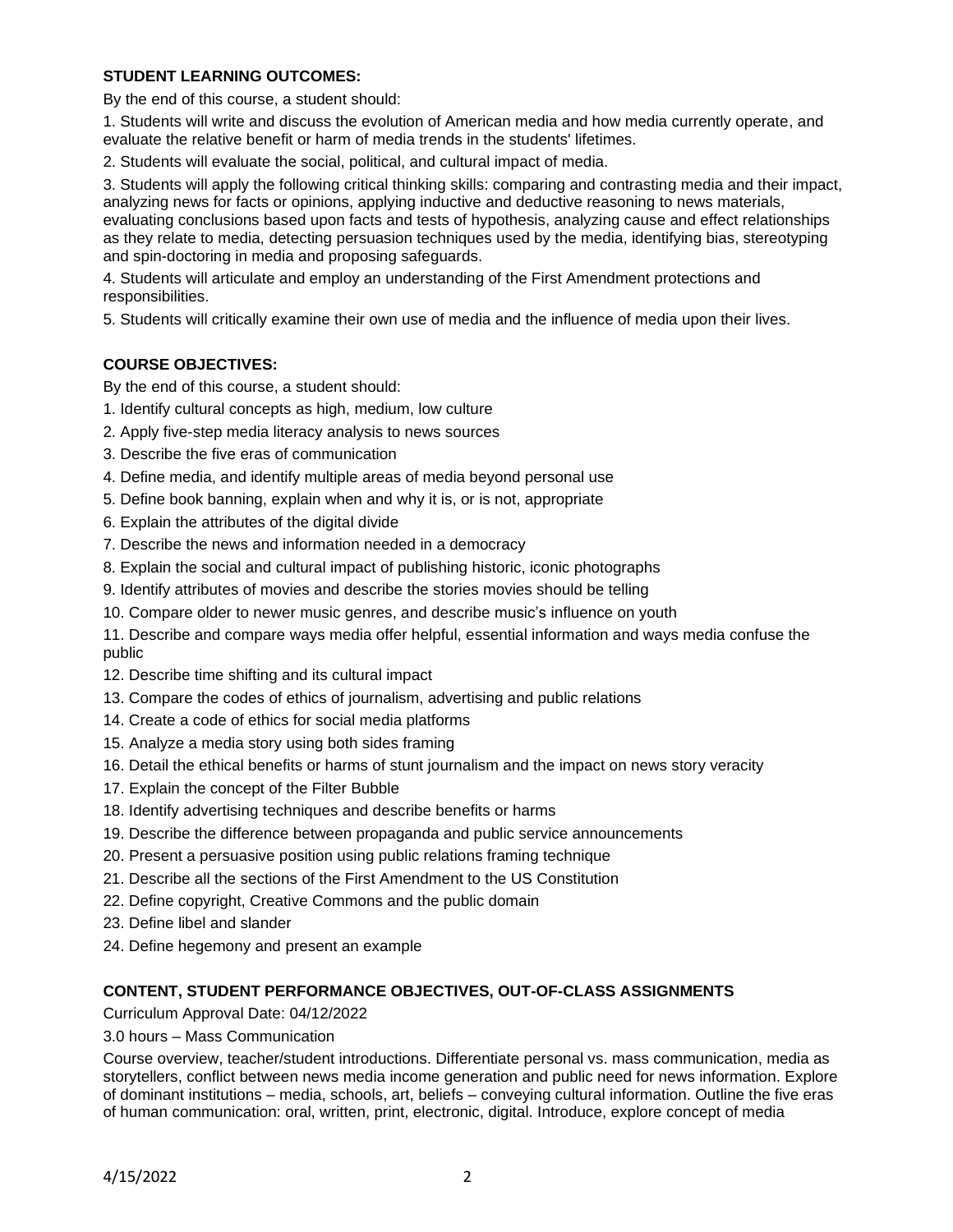convergence. Describe media's linear model of communication, gatekeepers and feedback channels. Examine and apply critical media literacy process: describe, analyze, interpret, evaluate, engage.

### 3.0 hours – Books and power of print

Explore development of writing, papermaking, scrolls, codex, manuscript culture, stratification of literacy based on wealth. Onset of block printing in China using syllabary, movable type and printing press in Europe using alphabet. Printed materials move from religious to commercial work. Explore growth of the publishing industry and social, political cultural impact of expanded literacy. Books moved across Europe, to the Colonies. Examine beginnings of private, public libraries. Discuss book banning, local and national cultural values. Address the benefit or harm of e-books. Identify publishing industry consolidation.

### 3.0 hours – Newspaper history in the United States

Exploration of newspapers in the Colonies, historical global immigration patterns and changes, as the US formed, grew. Stages: the partisan press, penny press, yellow journalism, modern journalism, interpretive journalism, literary journalism, advocacy journalism, contemporary journalism, online journalism, and the political, social and cultural impacts of each. Examination of the financial structure of the industry, the loss of advertising revenue as online replaced print, and the news deserts created by consolidation.

# 3.0 hours – Magazine history in the United States

Exploration of magazines, vehicles for content, in the Colonies and as the US formed, grew. Stratification of literacy based on wealth and gender. Key publications targeted women as an audience, improving their literacy. Industry expansion in the beginning of the 20th century, publications carried long-form articles on monopolies, corruption, immigrants. Magazine cover art chronicled cultural events, photojournalism exposed poverty, civil rights, political unrest and war, raising regional social/cultural issues to national attention. New television industry created competition. Internet opened new online opportunities, including specialty publications.

# 3.0 hours – Movie history, impact of visual images

East Coast origins. Technology evolved from photography, development of celluloid, early experiments in viewing technologies. Social, cultural impact of nickelodeons. Studio formation, East andWest Coasts, established of studio system, block booking, vertical integration strictly enforcing production, distribution, exhibition. Tight consolidation, oligopoly of five studios controlled all filmmaking. Developed narrative structure, blockbusters, genres. Mid-20th century anti-Communist sentiment, Red Scare targeted movie directors, producers, writers during HUAC hearings, who were jailed or fled the country. VHS changes exhibition, generates new income stream. Consolidation in the industry, Disney dominant, synergy across corporate holdings. Throughout evolution, industry lacks minority, female, alternate points of view. Indie film festivals offer small producers a platform. Streaming services offer new products.

# 3.0 hours – Sound recording, popular music

History of first efforts, Gramophone in American households, flat discs, LPs, audio tape, development of stereo, digital recording, CDs, MP3, piracy issues, streaming services. ASCAP formed. Regional music becomes available nationally. Cultural norms blurred: sacred/secular, masculine/feminine, North/South, Rural-White/Urban-Black. New genres developed. Creative content of Black musicians covered by White performers. Payola scandals. Motown, British Invasion. Historic folk music popularized by new performers, grassroots activism, anti-war protest songs; psychedelic era, punk rock, hip hop, more. Three corporations control recorded music. Internet, indie labels, streaming increases performer control.

# 3.0 hours – Radio, origins of broadcasting

Origins in telegraph, electrical impulses; wireless, land-based telegraphy; competition between Marconi and Tesla. Discovery of electromagnetic spectrum. Inventors DeForest and Fessenden broadcast human voice. Unregulated radio broadcast, popularity of home kits to transmit and receive. Government control of radio spectrum during WWI, managed by US Navy. Huge growth in two years, 5 to 600 stations. Start of ad sales; first networked stations in New York and Boston. Competition between RCA, CBS; Formation of FCC, initial and current oversight of technologies. Cultural, social impact of radio on family, on youth. War of the Worlds and regional panic, early misinformation event. AM and FM technology, turf battles. Transistor radio created portable sound. Local radio programming, 1967 Public Broadcasting Act, alternatives to commercial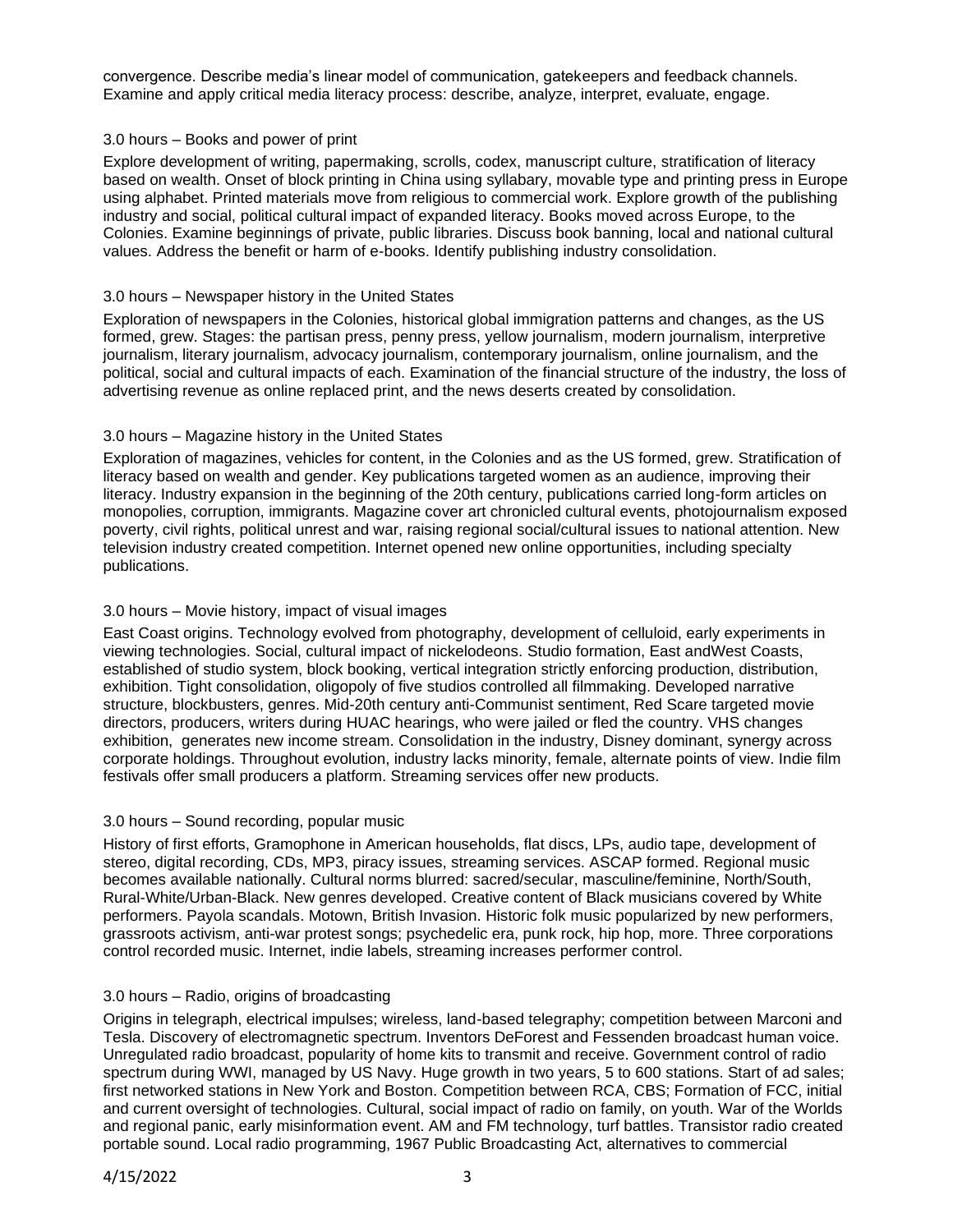broadcasting. Telecommunications Act of 1996, consolidation in radio, one corporation dominates. Pirate radio, low-power FM stations. Satellite radio, HD, podcasting.

#### 3.0 hours – Television and cable

Competition to develop television broadcasting, Nipkow, Zworkin, Farnsworth. US government adopts NTSC analog standard, television, mass medium, controls broadcast TV licensing. Early programming format influenced by radio. Single sponsor advertising forced out. Scandal of 3arly quiz show cheating. Review of electromagnetic spectrum and myth of interference. Formation of CATV, community antenna television, first cable system, serving rural locations, densely built urban areas. Offered narrowcasting, more channels, cleaner signal. Program shift from anthology drama to episodes. Cable 24/7 news format began 1991. Broadcast networks, cable channels fought over regulatory must carry rules. Supreme Court ruled cable carriers are electronic publishers, not common carriers. Telecommunications Act of 1996 accelerated cable companies' mergers. VHS, DVD technology, DVR technology, time shifting. Nielson Corporation ratings and shares, determine television ad rates. Industry consolidation, three White men head top corporations: Comcast, Disney, 20th Century Studios.

### 3.0 hours – Media literacy, real vs. fake news

Who, and how to verify; academic, scientific, journalistic disciplines of verification. Journalism obligations: to the truth, to citizens, adhere to verification. Fake news, either an accusation/lack of agreement vs. deliberate disinformation. Verification methods, 16 steps to reveal fake presentation, false/misleading claims, invalid claims, misleading design.

### 5.0 hours – Culture of Journalism

Traditional purpose of journalism to inform, holding people in power to account. Walter Lippmann, journalism in support of democracy. Newspaper industry consolidation eliminates traditional beats, leads to desertification of news. Watergate 1970-1974. Hedge fund buyouts pit pursuit of money against original purpose. Society of Professional Journalists Code of Ethics. Newsroom bias research: ethnocentrism, responsible capitalism, small town pastoralism, individualism. Absolutist and situational ethics. Problems: Focus on new, failure to follow up, lack of context, scoops, herd journalism. Reflexive reporting ritual of both sides, false two-dimensionality, oversimplified issues, faster to produce on deadline. Talking head/pundit panels, reliance on experts, programming built on politically partisan lines. Remedies: fact checking, story follow up, outlets collaborate on stories, convey essential stories, journalism as social responsibility.

# 5.0 hours – The Internet

History, nuclear arms race, WWII uneasy alliances. After, quest to create communications tool not easily disrupted by conventional weapons. Developed by government (US DOD, ARPA) military, think tanks and academics. National network of sites. ENIAC. Centralized, decentralized, distributed networks. Microprocessors, fiber optic cables, electromagnetic spectrum. World Wide Web, Tim Berners-Lee, CERN 1980s. HTML, browsers, interactive content, converging media, participatory media, clicks. 1990s: AOL, Microsoft, Yahoo, Google. Now: Google, Microsoft, Apple, Amazon, Facebook. Huge individual, corporate wealth. Google, Facebook ad companies generate 20% of global ad revenue. Minimal regulation on Web.

Key terms and issues: filter bubble, privacy, metadata, insecure 'smart' devices, open source software, digital divide, access to rural broadband, ISPs, service throttling, hoaxes and false claims, network neutrality, AI, face scanning, facial recognition inaccuracies, biometric privacy, AI medical racial bias, surveillance by phone, surveillance inside cars, shop using biometric markers, hackers, privacy, phishing, cookies, online hoaxers, doxing, photo shopping, deep fake photos, audio, video, cyber threats, DDOS (distributed denial of service), apps, terms of service (how they change), walled gardens, recording the police.

# 3.0 hours – Digital gaming

History of games, leisure time, coin-operated machines, penny arcades, cathode ray tube (CRT), Pong, Atari. Social/cultural issue, early games competitive. Pac Man, shifted focus to the character vs the competition. Avatar. Home consoles, 3 firms (Nintendo, Sony, Microsoft), moving to PCs, phones, tablets. World of Warcraft. Play multiplayer games globally. Electronic Software Assn six areas of game play. Communities of play. Game design construction often intentionally addictive. Other problems: increased depression, social phobias, increased anxiety. Game design construction can be intentionally violent and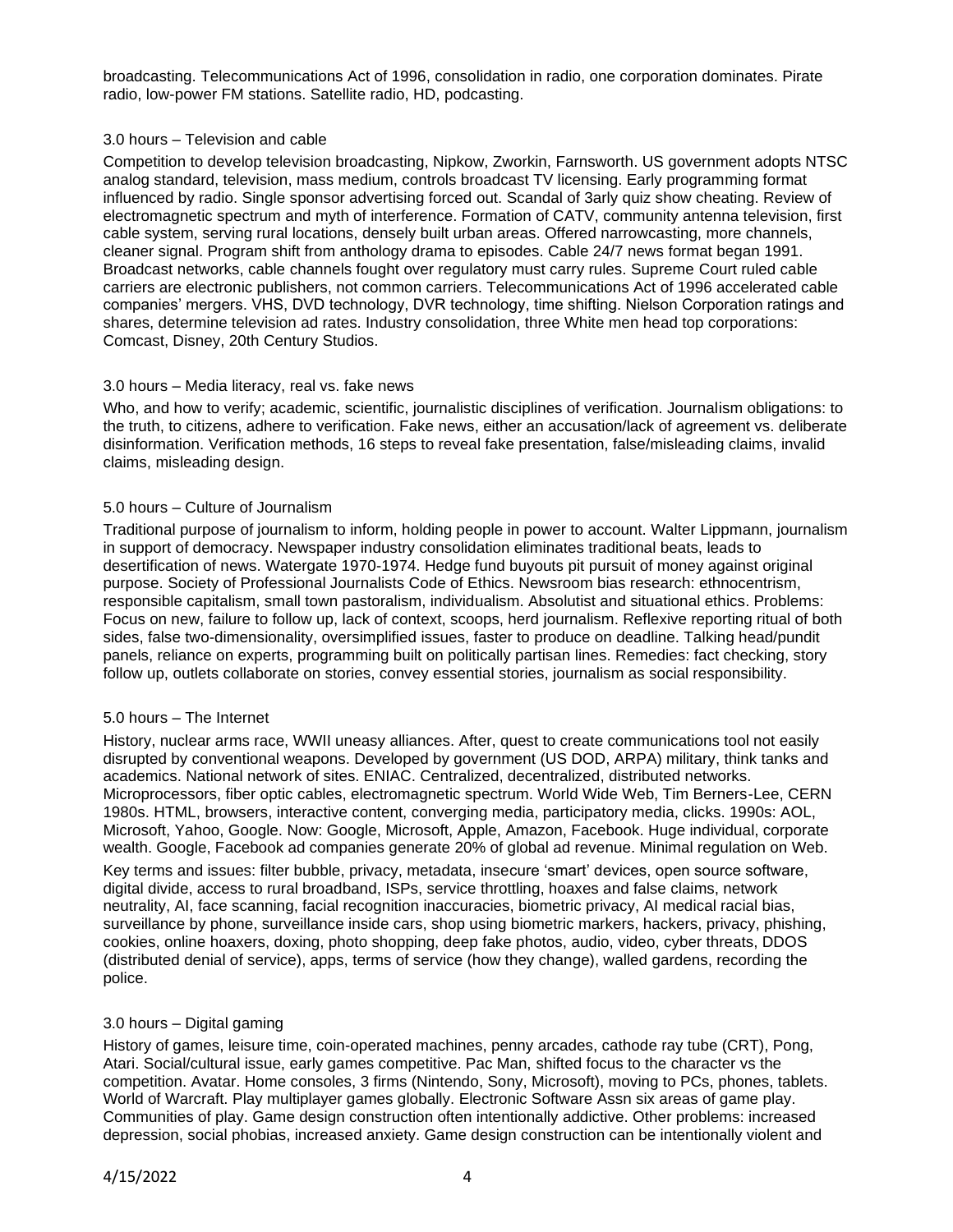misogynistic. ERSB Entertainment Software Rating Board, coded categories but no enforcement power. Video game content protected by 1st Amendment. Gamification: embedding game structure competition, rewards into school or work environment. Doxing, swatting and threats of physical harm.

#### 3.0 hours – Advertising and commercial culture

American advertising history. Space brokers. Branded products. Shift from producer to consumer driven economy. Formation of Ad Council. Ten conglomerates produce most of available branded products. Six consolidated media corporations create most viewing content. Patented medicines, elixirs, health hazards, FDA established; BBB and Audit Bureau of Circulation also established; not much regulatory power. Advertising industry consolidation, four top global agencies. Key concepts: Subliminal advertising, market research, demographics, product placement. Advertising uses mythical elements, association principle, along with six story frames: famous person, plain folks, snob appeal, bandwagon effect, hidden fear, irritation. Children, teens often targeted in ads for smoking, drinking. Advertising code of ethics.

### 3.0 hours – Public Relations

Public relations frames messages and persuades to a specific point of view. Showmen PT Barnum and Buffalo Bill. Ivy Lee, press agent after Ludlow Mine Massacre. Edward Bernays drew on Freud's work, subconscious. PR a newer field, 40 years, than advertising. Top three global PR agencies in US. Issues and key terms: propaganda, press releases, PSAs, VNRs, pseudo-events, astroturf groups, deception. Steps to framing a message. Crisis management, good and bad examples. Tension between PR and news gathering. PR used by politicians, examples. PRSA code of ethics.

3.0 hours – Legal controls, freedom of expression, global press freedom, information disorder and ethics

Four global models of expression: authoritarian, communist, social responsibility, libertarian. First Amendment, six separate parts: no establishment of a religion, freedom to practice, freedom of speech, freedom of the press, freedom to peaceably assemble, freedom to petition for redress. Key terms and concepts: prior restraint, clear and present danger, copyright history, creative commons, fair use, public domain, libel, slander, obscenity, privacy, facial recognition, one party/two party consent, gag orders, shield laws, global press freedom, Red Channels, McCarthy hearings, using legal rights to protect democracy.

Key concepts in information disorder content creation: Misinformation (unintentional); disinformation (intentional); malinformation, (intent to harm). Levels: satire and parody; misleading content; imposter content; fabricated content; false connection; false context; manipulated content.

# 3.0 hours – Media economics, global marketplace

Wealth, position, influence in the global market place. Technology companies increased lobbying budgets. Key terms: monopoly, oligopoly, duopoly, limited competition, direct payment, indirect payment, subscriptions. US shift to knowledge-based economy. Previous regulation on media ownership, 777 rule, Sherman Anti-Trust, Clayton Anti-Trust, Celler-Kefauver Act. Telecommunications Act of 1996 removed most media ownership regulation. Six media corporations own 90% of all media. Television and radio ownership both more than 90% non-minority owned. Hegemony, specialization, synergy. Global export of media content, cultural imperialism.

2.0 hours - Final exam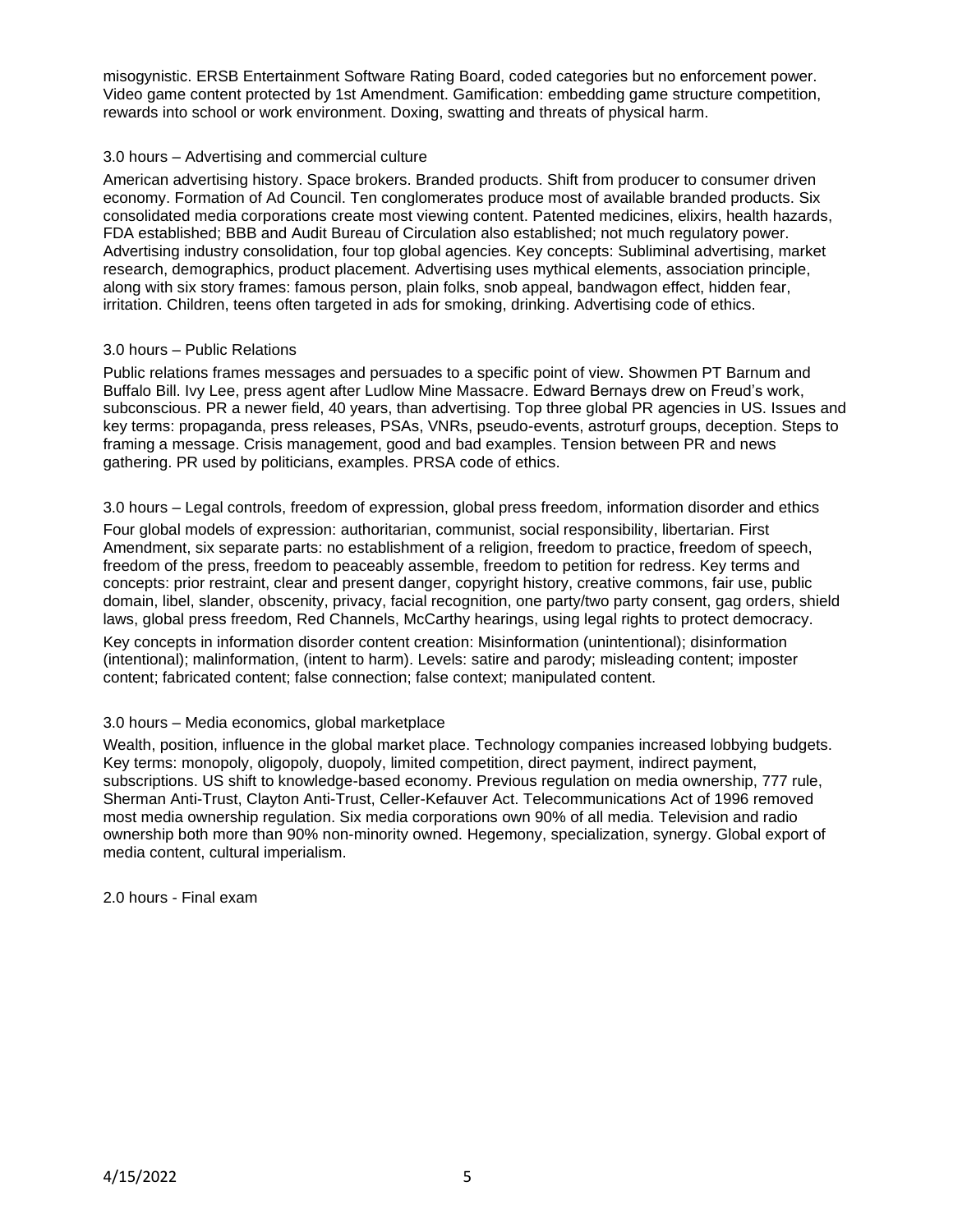# **METHODS OF INSTRUCTION:**

Lecture, discussion, exercises, presentations, papers and exams.

#### **OUT OF CLASS ASSIGNMENTS:**

Required Outside Hours 48 Assignment Description Reading textbook, read supplemental materials and articles, view TED Talks and other videos

Required Outside Hours 16 Assignment Description Weekly written assignments and discussions

Required Outside Hours 20 Assignment Description Formative assessments for each chapter, and summative assessments midterm and final

Required Outside Hours 6 Assignment Description Media Log Project examining student's use of media, documenting external media, interviewing people with limited media exposure, reflecting on personal use and harm or benefit of external media

Required Outside Hours 18 Assignment Description

Media Analysis project, topic chosen by class. Students obtain multiple sources in six key media. Students use media analysis tools and analyze each source for bias, accuracy, completeness.

#### **METHODS OF EVALUATION:**

Writing assignments Evaluation Percent 40 Evaluation Description Written homework; Reading reports; Essay exams; Term papers

Problem-solving assignments Evaluation Percent 20 Evaluation Description Quizzes; Exams; Demonstrations; Content analysis

Skill demonstrations Evaluation Percent 10 Evaluation Description Class group demonstrations; content analysis

Objective examinations Evaluation Percent 30 Evaluation Description Essay; Multiple Choice; True/Fals; Matching Item; Item Completion